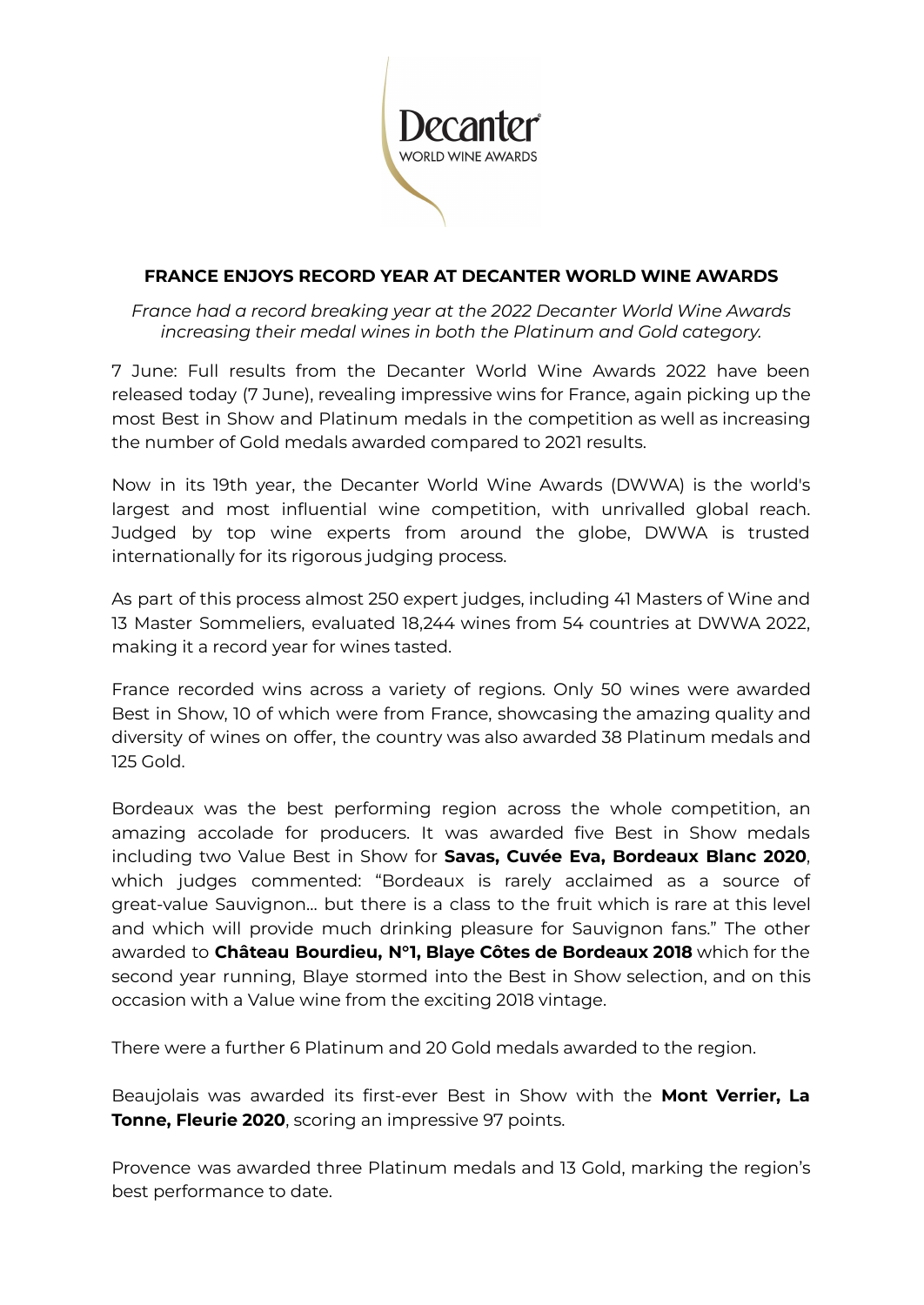

Alsace performed well too, receiving two Platinum medals and six Gold medals, an increase from 2021.

South West France was awarded a Best in Show for the **Domaine Cauhapé, Quintessence du Petit Manseng 2017** and four Gold medals.

Jura once again won a Platinum medal with **Domaine Badoz, Vin Jaune 2015**. The Vin de France category won Gold for the first time with **Jeff Carrel, Chatgris NV** - an orange wine made with Grenache Gris.

Champagne recorded two Best in Show wins for **Telmont, Blanc de Blancs Extra Brut 2012** and **Castelnau's Brut 2006** - the same wine was awarded a Platinum in 2021, showing exceptional development. The region also saw 7 Platinum and 11 Gold medals awarded.

Rhône received one Best in Show for the **Domaine Verzier, Empreinte 2020** from the Saint-Joseph appellation, plus three Platinum and 17 Gold medals.

Languedoc-Roussillon was awarded 5 Platinum and 16 Gold medals, Loire 4 Platinum and 10 Gold, Burgundy an impressive 7 Platinum and 15 Gold and Savoie one Gold medal.

Decanter World Wine Awards Co-Chair, Sarah Jane Evans MW, commented: "We have colleagues here who are winemakers, sommeliers, retailers, wine buyers each one of them is assessing the wines from a slightly different aspect, and out of that what we get is a brilliant independent decision.

"Whether you are in a restaurant or a high street supermarket, that Decanter World Wine Awards medal is really something you can trust."

Visit [awards.decanter.com](http://awards.decanter.com) for a full list of winners.

### **ENDS**

The Decanter World Wine Awards Co-Chairs and key spokespeople are available for interviews, please use the contact details below to arrange.

For more information contact: [Samantha@pantheracommunications.com](mailto:Samantha@pantheracommunications.com) [Thomas@pantheracommunications.com](mailto:Thomas@pantheracommunications.com)